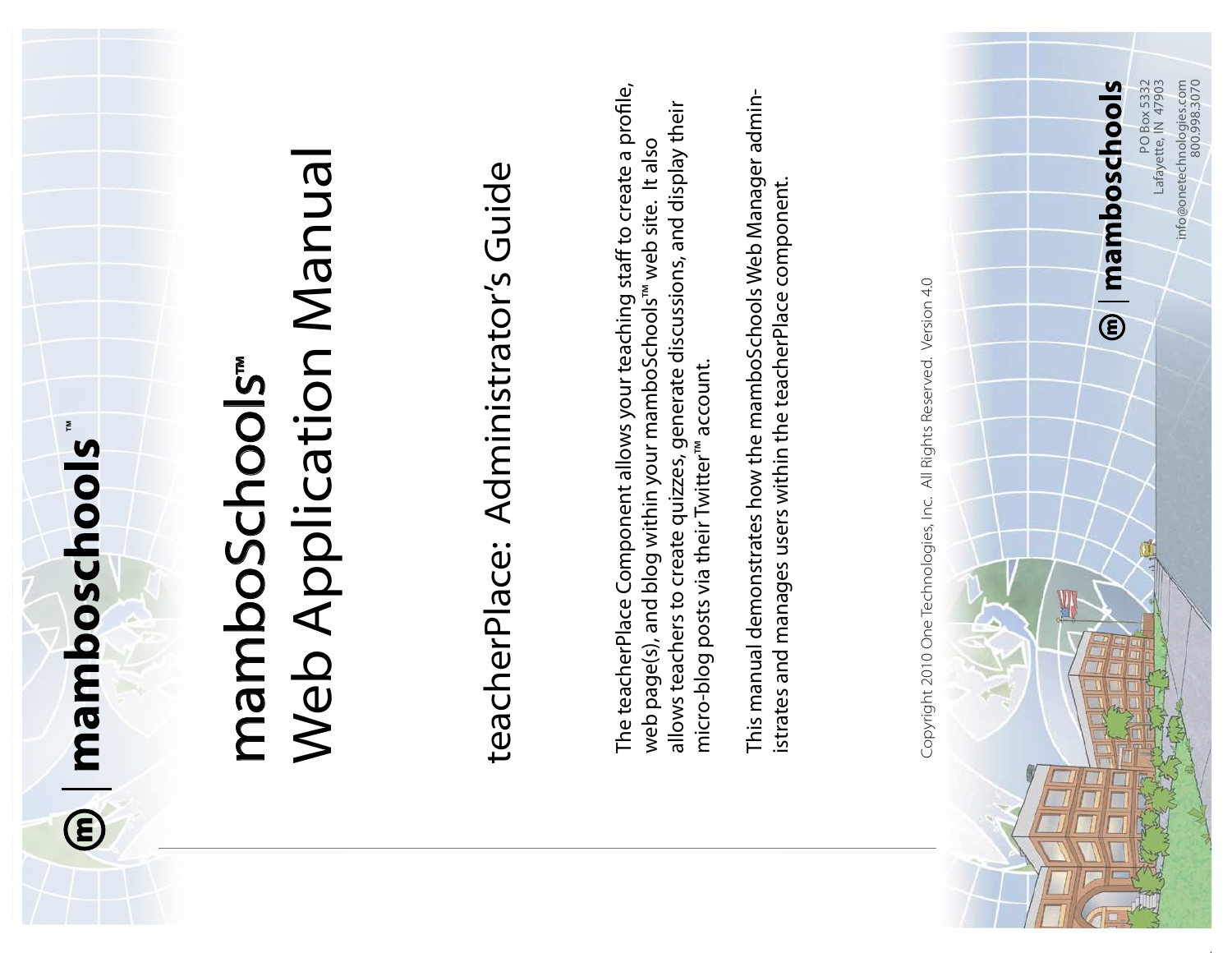# **Logging into the mamboSchools™ Admin Area**

# Joomlal Core 115

| Default<br>Language | password to gain access to<br>the Administrator Back-end.<br>Return to site Home Page | onetechn<br>Us<br>2.<br><br>Password |
|---------------------|---------------------------------------------------------------------------------------|--------------------------------------|
| Login               |                                                                                       | 3.                                   |
|                     |                                                                                       |                                      |

Joomlal is Free Software released under the GNU/GPL License.

# Login to Admin Area

The administrative backend is a separate area hidden from your public and registered users.

The administrative backend is accessed by typing in the following URL:

http://yourwebsitename/administrator/

- 1. Click into the Username area. The default admin username is "admin." Type "admin" (or your assigned admin ID)
- 2. Click into the Password area. Type in your assigned password.
- 3. Click the "Login" button. The administrative backend area appears.

This area is locked with a password and hidden from Public and Restricted Users. Only your web managers and administrators have access to this area.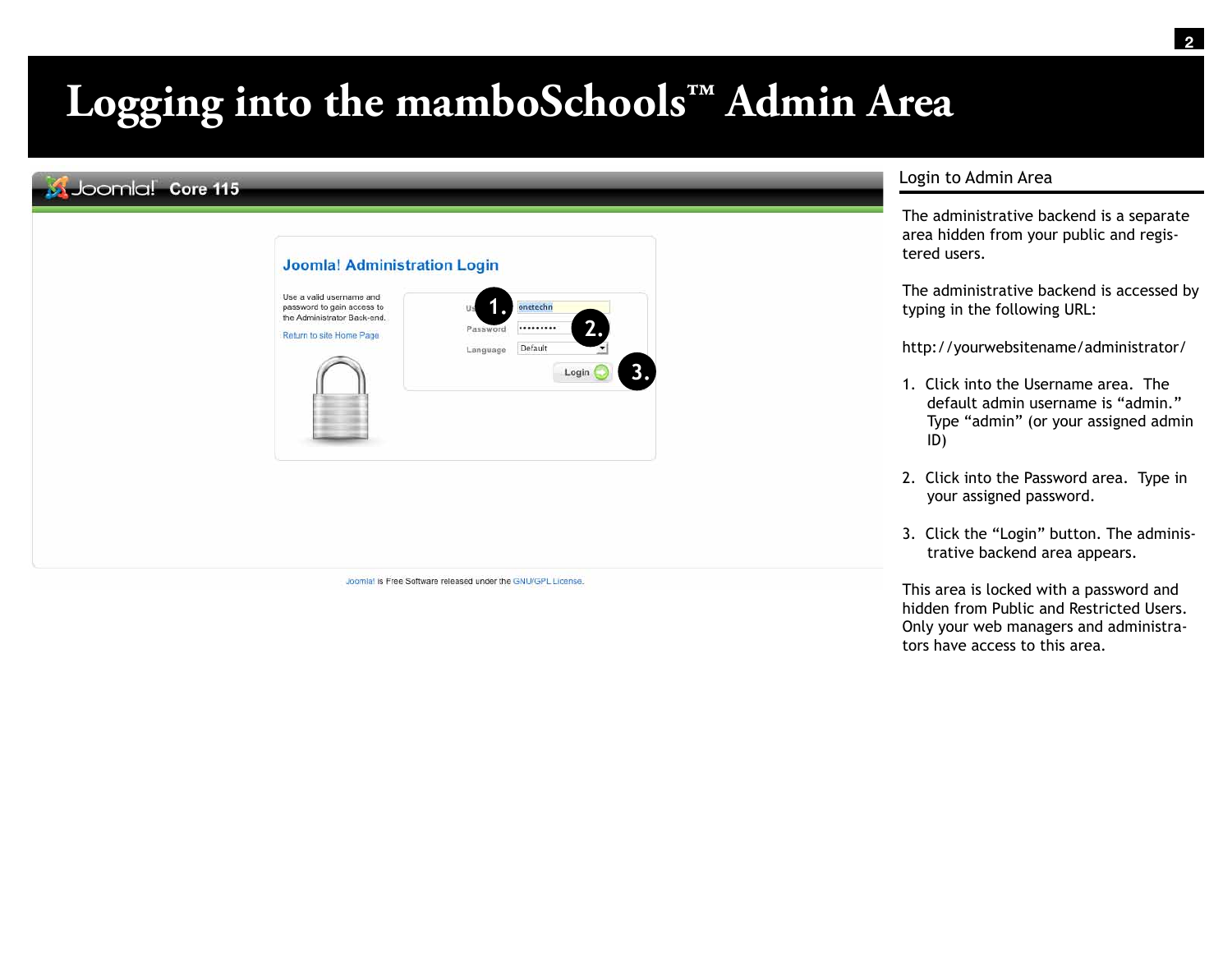# **Logging into the mamboSchools Admin Area (cont.)**

| Site<br>Menus   | Content<br>Components | Extensions         | Help<br>Tools   |                      |                      |                              | Legacy: 1.0   Preview 0 \$1 O Logo |                                       |        |
|-----------------|-----------------------|--------------------|-----------------|----------------------|----------------------|------------------------------|------------------------------------|---------------------------------------|--------|
|                 |                       | 1.,                |                 |                      | Logged in Users<br>÷ |                              |                                    |                                       |        |
|                 | ħ                     | $\triangle$        |                 |                      | Name<br>onetechn     | Group<br>Super Administrator |                                    | <b>Last Activity</b><br>0.0 hours ago | Logout |
| Add New Article | Article Manager       | Front Page Manager | Section Manager | Category Manager     | Popular              |                              |                                    |                                       |        |
|                 |                       |                    |                 |                      |                      | <b>Recent added Articles</b> |                                    |                                       |        |
| IL P            | 画                     | <b>Baile</b>       |                 | $\times$             | Menu Stats           |                              |                                    |                                       |        |
| Media Manager   | Menu Manager          | Language Manager   | User Manager    | Global Configuration |                      |                              |                                    |                                       |        |
|                 |                       |                    |                 |                      |                      |                              |                                    |                                       |        |

### Login to Admin Area

The mamboSchools™ administration area has many ways to navigate through its commands and control panels.

- 1. For the teacherPlace component manual, we will be accessing the mamboSchools admin menu bar exclusively.
- 2. You may wish to explore the site control panel. The control panel echos many of the content menubar commands and functions. Certain administrators in your workgroup may choose the control panel as their means of navigation and control.
- 3. This area lists the current "logged in users" on the frontend (registered users) and backend (managers, administrators, super administrators). You can access other statistical information by clicking the dropdown drawer areas.
- 4. To logout of the administrative backend click the Logout link.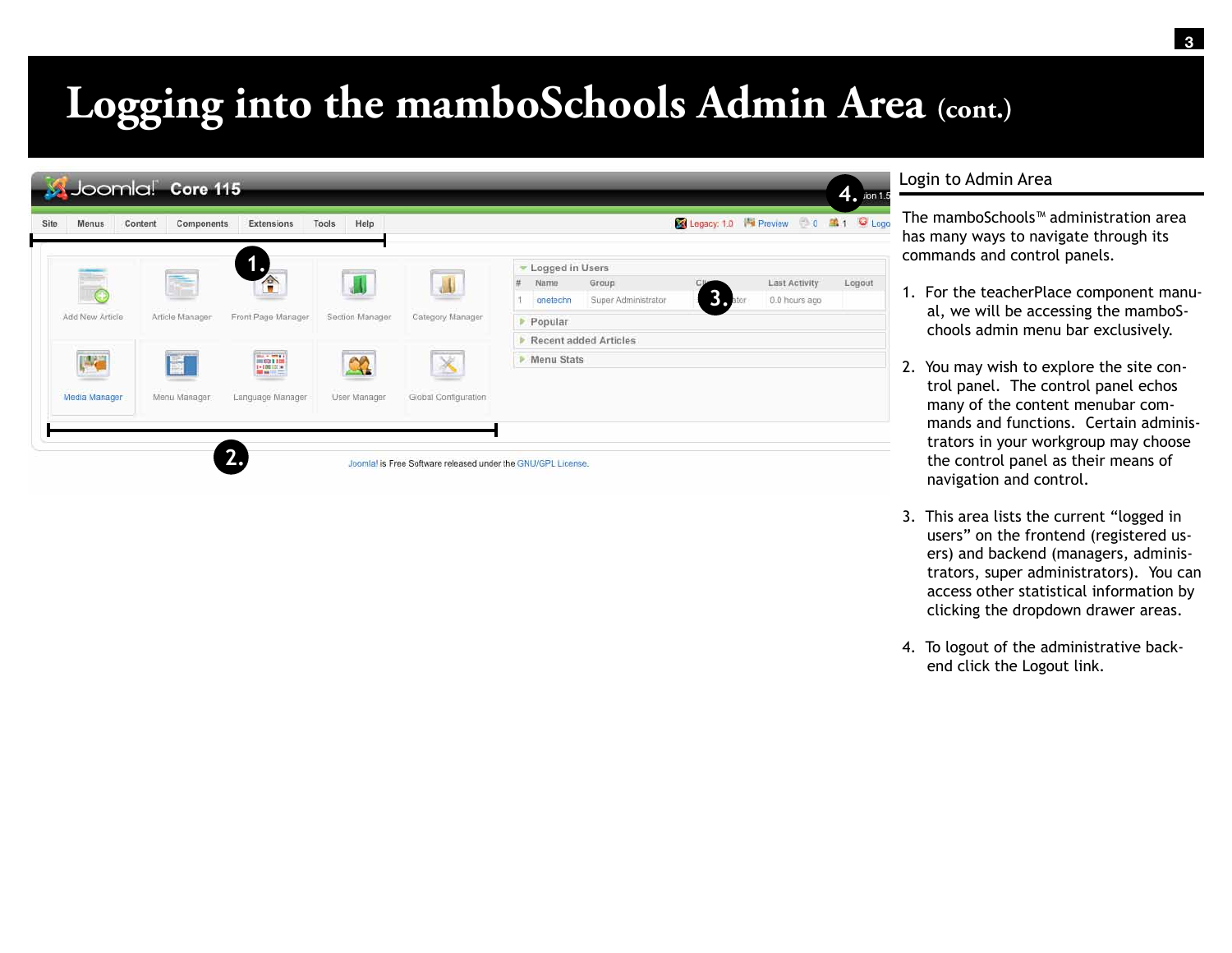# **The teacherPlace Menu and Control Panel**



### The teacherPlace Menu

The teacherPlace component has seven main administrative functions. To view the teacher-Place control panel, click on the "Component" menu > teacherPlace link (see circled link).

Five of the seven functions can be directly accessed via the teacherPlace component menu:

- 1. Manage Schools: Allows you to add school names. teacherPlace can be sorted by school.
- 2. Manage Positions: Allows you to add position titles (ie First Grade, Math Department). teacherPlace can be sorted by positions.
- 3. Manage Users: Allows you to edit, feature, and publish/unpublish teacherPlace users.
- 4. View Reports. Allows web administrators to generate a last updated or hits report.
- 5. Configuration. Allows you to adjust the teacherPlace options and directory colors.

Two of the seven functions are accessed only through the teacherPlace control panel.

- 6. Cleanup. Allows the mamboSchools user manager to be synced with the teacher-Place user manager.
- 7. Reset Stats. Allows you to reset all the last updated page and hits statistics for all users within your teacherPlace users directory.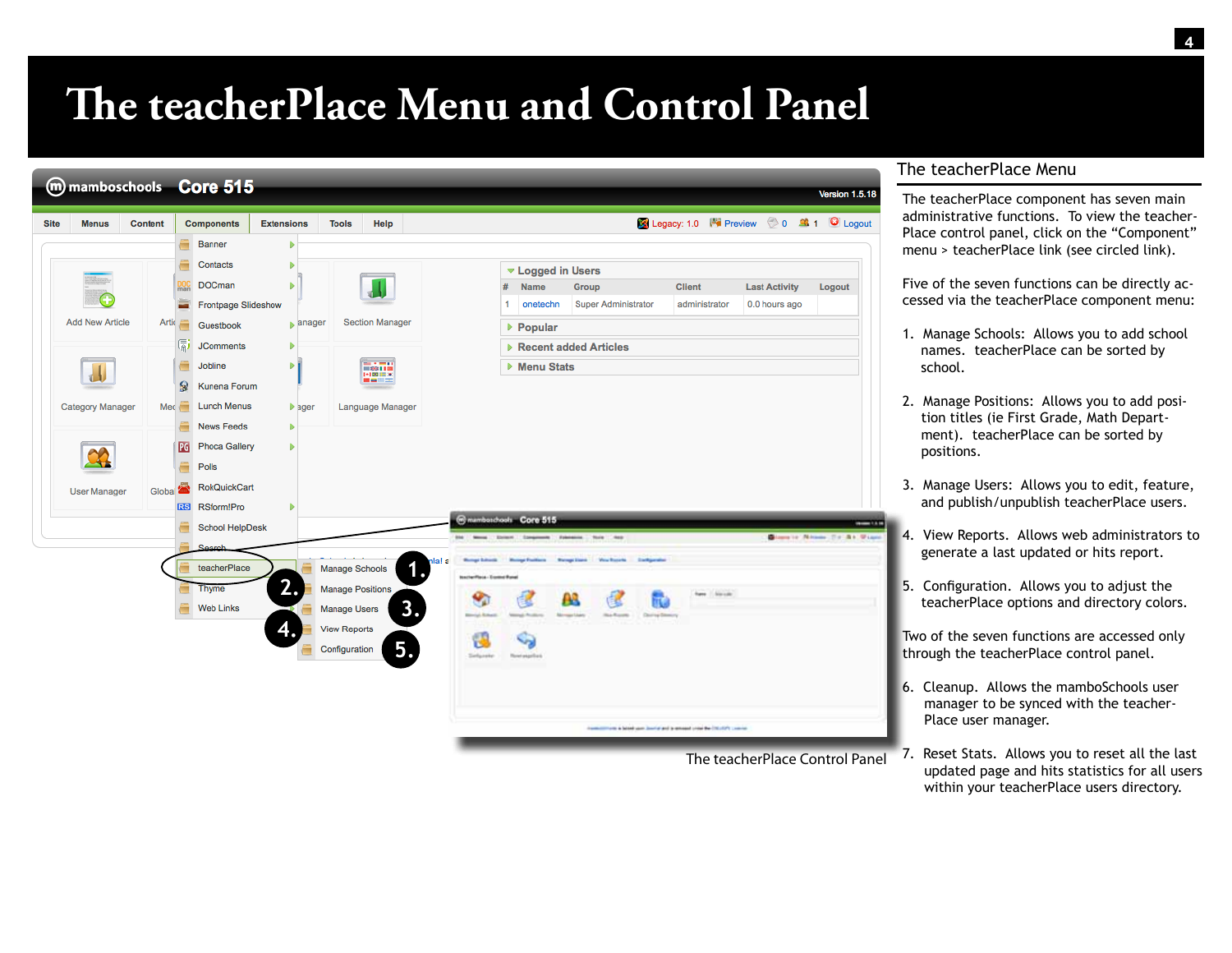# **Adding and Managing School Names**

|             |   |                                | m mamboschools Core 515                      |                                   |              |                     |                                                                               |                                      |        |          |                                   | <b>Version 1.5.18</b>  |
|-------------|---|--------------------------------|----------------------------------------------|-----------------------------------|--------------|---------------------|-------------------------------------------------------------------------------|--------------------------------------|--------|----------|-----------------------------------|------------------------|
| <b>Site</b> |   | <b>Menus</b><br><b>Content</b> | <b>Components</b>                            | <b>Extensions</b>                 | <b>Tools</b> | Help                |                                                                               | Legacy: 1.0   Preview 20 31 O Logout |        |          |                                   |                        |
|             |   | <b>Manage Schools</b>          | <b>Manage Positions</b>                      | <b>4b.</b><br><b>Manage Users</b> |              | <b>View Reports</b> | <b>Configuration</b>                                                          |                                      | Change | G<br>New | $\ddot{\bullet}$<br><b>Delete</b> | <b>Exercise</b><br>4a, |
|             |   |                                | <b>School Information Saved Successfully</b> |                                   |              |                     |                                                                               |                                      |        |          |                                   |                        |
|             |   | <b>Manage Schools</b>          |                                              |                                   |              |                     |                                                                               |                                      |        |          |                                   |                        |
| #           | □ | <b>Name</b>                    |                                              |                                   |              |                     | <b>Number of Teachers</b>                                                     | <b>Number of Positions</b>           |        |          |                                   |                        |
|             | □ | mamboSchools HS                |                                              |                                   |              |                     | $\mathbf{0}$                                                                  | $\bf{0}$                             |        |          |                                   |                        |
|             |   | Display # 20 $\rightarrow$     |                                              |                                   |              |                     |                                                                               |                                      |        |          |                                   |                        |
|             |   |                                |                                              |                                   |              |                     | mamboSchools is based upon Joomla! and is released under the GNU/GPL License. |                                      |        |          |                                   |                        |

### Manage Schools Link

**Managing school names is optional in teacherPlace.** This feature is primarily used by schools who have a multi-level K-12 building or are placing all district teachers at a single site. By adding school names, the public user can use this filter to search the teacherPlace directory.

To set up school categories:

Select the Manage Schools link from the Component menu > teacherPlace or the control panel.

Figure 1

1. Click the "New" link

Figure 2 Figure 1

**Version 1.5.18** 

 $\bullet$ Cancel

Legacy: 1.0 **M** Preview 0 3 1 C Logout

Figure 2

- 2. Enter School Name
- 3. Click "Save"

Continue with steps 1-3 until complete. You can edit any school name by clicking on the title.

Figure 1

4. Click the cPanel link (4a) or move to another area by clicking a link from the teacherPlace navigation bar (4b).

**NOTE:** Once school names have been entered, each teacher should be assigned their school. See the "Editing User" section (Page 8) of this manual for instructions.

| Save                                                                                                                        |
|-----------------------------------------------------------------------------------------------------------------------------|
| ົ<br><b>Manage Users</b><br><b>Manage Positions</b><br><b>View Reports</b><br><b>Manage Schools</b><br><b>Configuration</b> |
| <b>Edit School</b><br>Chool Name: mamboSchools Elementary                                                                   |
|                                                                                                                             |

m mamboschools Core 515

Content

**Components** 

Extensions

Tools

Help

Site

**Menus** 

mamboSchools is based upon Joomla! and is released under the GNU/GPL License.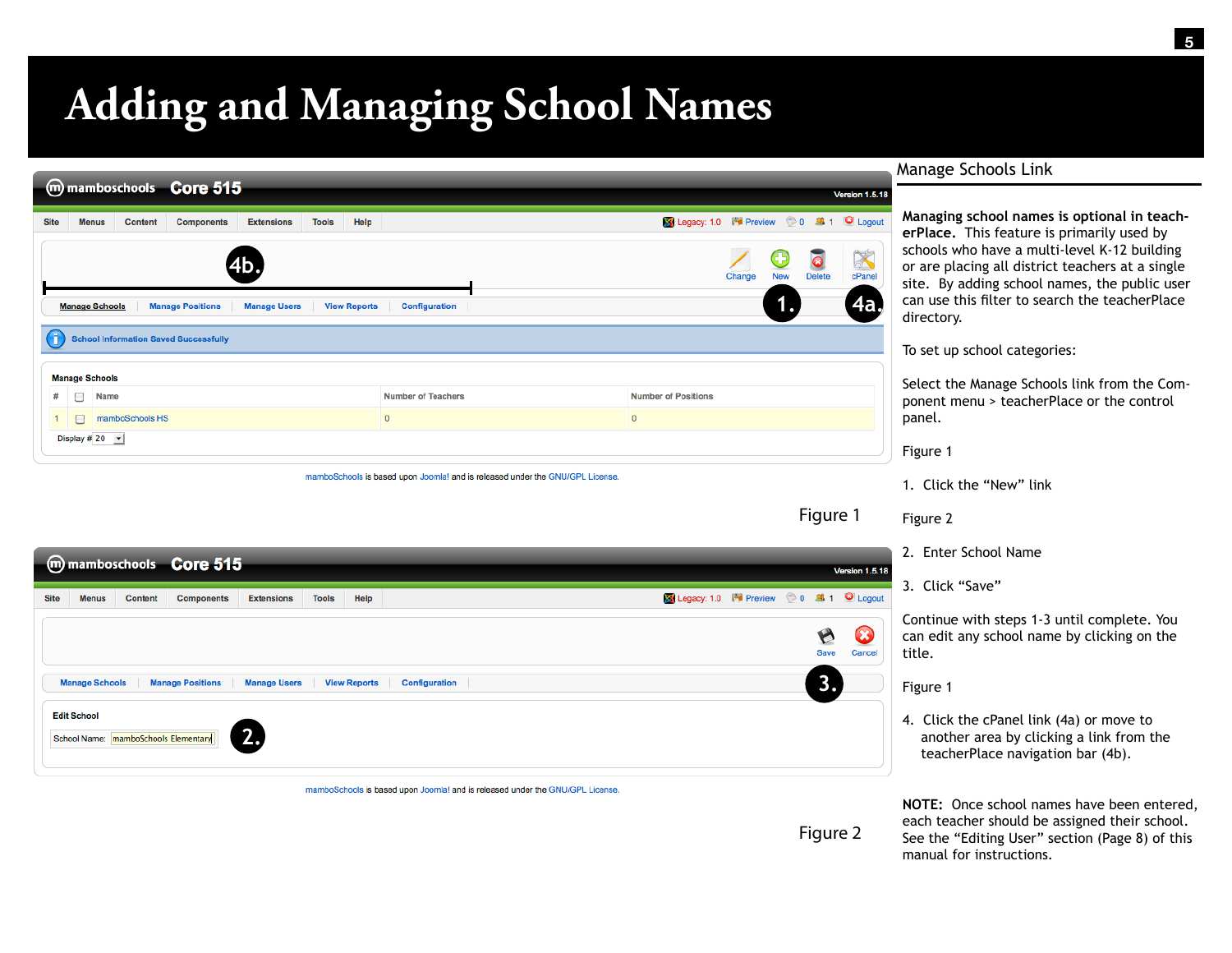# **Manage Positions**

| mmamboschools Core 515                           |                                                             |                    |                                                                | <b>Version 1.5.18</b> |
|--------------------------------------------------|-------------------------------------------------------------|--------------------|----------------------------------------------------------------|-----------------------|
| Menus<br>Content<br>Site<br>Components           | Help<br><b>Tools</b><br><b>Extensions</b>                   |                    | Legacy: 1.0   Preview 0 \$1 O Logout                           |                       |
| <b>5b.</b>                                       |                                                             |                    | $\overline{\mathbf{o}}$<br>G<br><b>New</b><br>Delete<br>Change | K<br>cPanel           |
|                                                  |                                                             |                    |                                                                |                       |
| <b>Manage Schools</b><br><b>Manage Positions</b> | <b>Manage Users</b><br>Configuration<br><b>View Reports</b> |                    |                                                                | 5a                    |
| <b>Position Saved Successfully</b>               |                                                             |                    |                                                                |                       |
| <b>Manage Positions</b>                          |                                                             |                    |                                                                |                       |
| Ð<br>Name:<br>#                                  | School Name                                                 | Number of Teachers |                                                                |                       |
| П<br>2nd Grade                                   | mamboSchools Elementary                                     | $\theta$           |                                                                |                       |

mamboSchools is based upon Joomlal and is released under the GNU/GPL License.

|  | Manage Positions Link |  |  |
|--|-----------------------|--|--|
|--|-----------------------|--|--|

**Managing teacher positions is optional in teacherPlace.** By adding teacher positions, the public user can use this filter to search the teacherPlace directory.

To set up teacher position categories:

Select the Manage Positions link from the Component menu > teacherPlace or the control panel.

Figure 1

1. Click the "New" link

Figure 2

Figure 1

- 2. Enter Position Name (ie First Grade or Math Department)
- 3. If you have entered school names (See Page 5 of this manual), assign the position to a school by selecting the school name from the dropdown menu.
- 4. Click "Save"

Continue with steps 1-4 until complete. You can edit any postion name by clicking on the title.

### Figure 1

5. Click the cPanel link (5a) or move to another area by clicking a link from the teacherPlace navigation bar (5b).

**NOTE:** Once positions have been entered, each teacher should be assigned their position. See the "Editing User" section (Page 8) of this manual for instructions.

|             |                                      |             | m mamboschools Core 515                                            |                     |              |                     |                                                                               |                               | <b>Version 1.5.18</b> |
|-------------|--------------------------------------|-------------|--------------------------------------------------------------------|---------------------|--------------|---------------------|-------------------------------------------------------------------------------|-------------------------------|-----------------------|
| <b>Site</b> | <b>Menus</b>                         | Content     | <b>Components</b>                                                  | <b>Extensions</b>   | <b>Tools</b> | Help                | Legacy: 1.0   Preview 20 31 C Logout                                          |                               |                       |
|             |                                      |             |                                                                    |                     |              |                     |                                                                               | $\blacktriangleright$<br>Save | Œ<br>Cancel           |
|             | <b>Manage Schools</b>                |             | <b>Manage Positions</b>                                            | <b>Manage Users</b> |              | <b>View Reports</b> | <b>Configuration</b>                                                          | 4.                            |                       |
|             | <b>Edit Position</b>                 |             |                                                                    |                     |              |                     |                                                                               |                               |                       |
|             | Position Nat<br>ີ<br>School Assignin | <u>. . </u> | Social Studies Department<br>mamboSchools HS<br>$\mathbf{r}$       | 3.                  |              |                     |                                                                               |                               |                       |
|             |                                      |             | No School Assignment<br>mamboSchools HS<br>mamboSchools Elementary |                     |              |                     |                                                                               |                               |                       |
|             |                                      |             |                                                                    |                     |              |                     | mamboSchools is based upon Joomla! and is released under the GNU/GPL License. |                               |                       |
|             |                                      |             |                                                                    |                     |              |                     |                                                                               |                               | Figure 2              |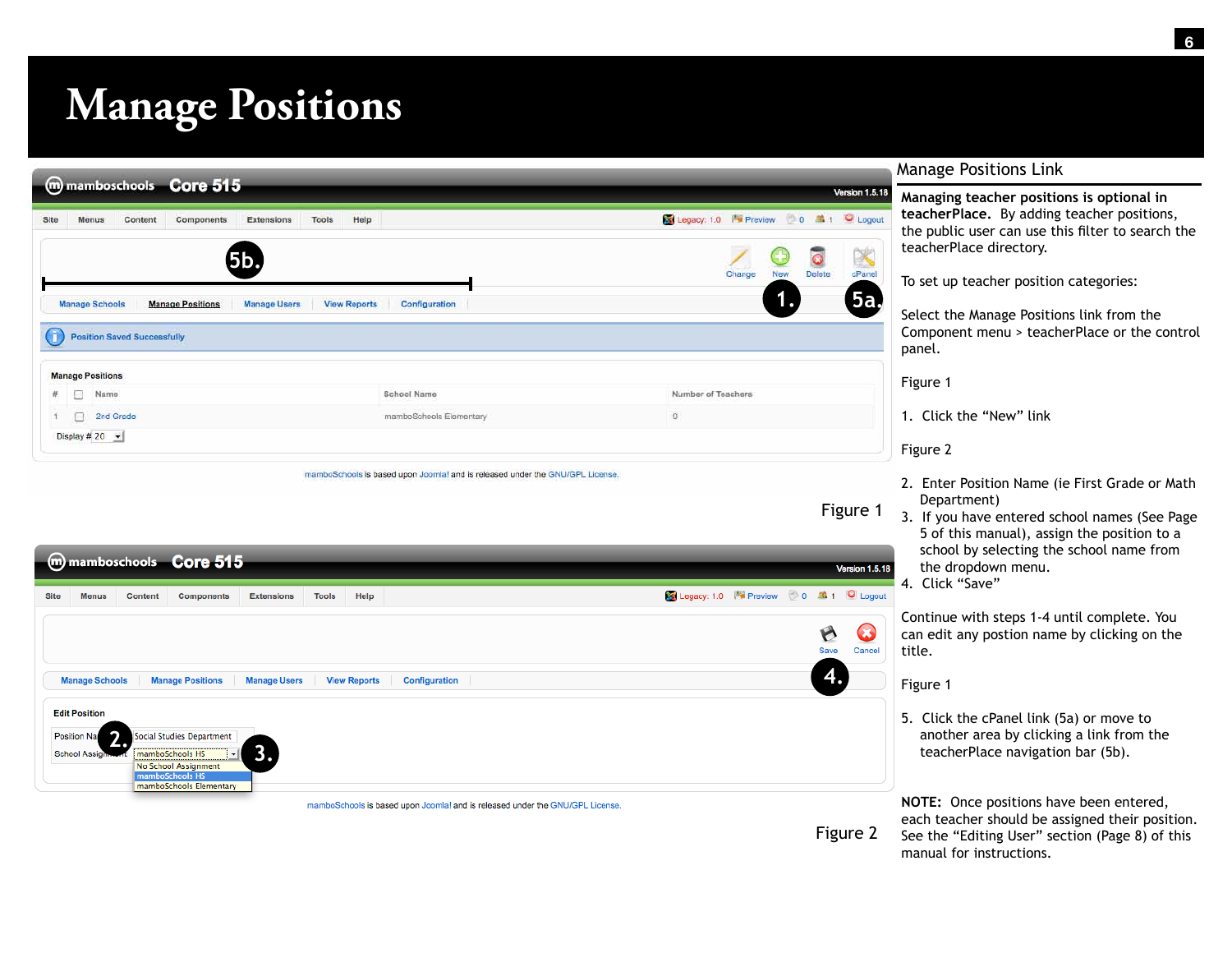# **teacherPlace User Manager: Tour**

|                |    | m mamboschools Core 515                          |                                             |                     |               |                       |             |            |                                                    | <b>Version 1.5.18</b>                  |
|----------------|----|--------------------------------------------------|---------------------------------------------|---------------------|---------------|-----------------------|-------------|------------|----------------------------------------------------|----------------------------------------|
| Site           |    | Content<br>Menus<br><b>Components</b>            | Tools<br>Extensions                         | Help                |               |                       |             |            |                                                    | C Legacy: 1.0 M Preview 0 3 1 U Logout |
|                |    |                                                  |                                             |                     |               |                       |             |            | $\overline{a}$<br>m<br>Publish<br><b>Unpublish</b> | X<br>cPanel<br>Change                  |
|                |    | <b>Manage Schools</b><br><b>Manage Positions</b> | <b>Manage Users</b>                         | <b>View Reports</b> | Configuration |                       |             |            |                                                    |                                        |
| Ma.            |    | ers - All Schools -                              | $\mathbf{v}$<br>All Positions - v<br>Filter | າ<br>L.             | 3.            |                       |             |            |                                                    |                                        |
| #              |    | Name                                             | Username                                    | Published           |               | Featured Display Name | School Name | Position 1 | Position 2                                         | <b>Last Updated</b>                    |
|                |    | íB.<br>Administrator                             | admin                                       | Ó                   | $\bullet$     |                       | $\sim$      | $\sim$     | $\frac{1}{2}$                                      | $\sim$                                 |
| $\overline{2}$ | m  | Miss Caroline                                    | teachert                                    | ↵                   | $\bullet$     | Miss Caroline         | $\sim$      | $\sim$     | $\sim$                                             | 08/30/2010                             |
| 3              | 49 | Mr. Reeves                                       | teacher2                                    | ✓                   | $\bullet$     | Mr. Reeves            | $\sim$      | w.         | $\sim$                                             | 11/11/2009                             |
| 4              | 医头 | One Technologies, Inc.                           | onetechn                                    | O                   | $\bullet$     | $\sim$                | w           | x          | $\sim$                                             | $\sim$                                 |
|                |    | Display # 20 $\rightarrow$                       |                                             |                     |               |                       |             |            |                                                    |                                        |

mamboSchools is based upon Joomlal and is released under the GNU/GPL License

### User Manager

**Managing users is the most important administrative function in teacherPlace.** The teacherPlace User Manager is primarily used to edit user information.

Tour of User Manager:

teacherPlace users are automatically populated from the mamboSchools User Manager (Select the Site menu > User Manager).

When a new user is added to the site user manager, this user is automatically copied to the teacherPlace User Manager.

- 1. "Name" column. The full name from the site user manager is copied here. Clicking on the full name will allow you to edit the user information. **NOTE:** Editing teacher-Place user information does not update the site user manager.
- 2. "Published" column. By default, teacher-Place users are unpublished and do not appear in the teacherPlace directory. In order to publish a teacher, click the red "X", it will switch to a green check. All teacher-Place users with green checks are published and will appear within the teacherPlace directory.
- 3. "Featured" column. teacherPlace users can be featured in a special area above or below the teacherPlace directory. Many schools feature "Team" or "Department" users. Some highlight quality teacher pages and feature them as "Teachers (or Pages) of the Month"
- 4. Filter tool. When schools and positions are active, use the filter dropdowns to locate groups of users easier.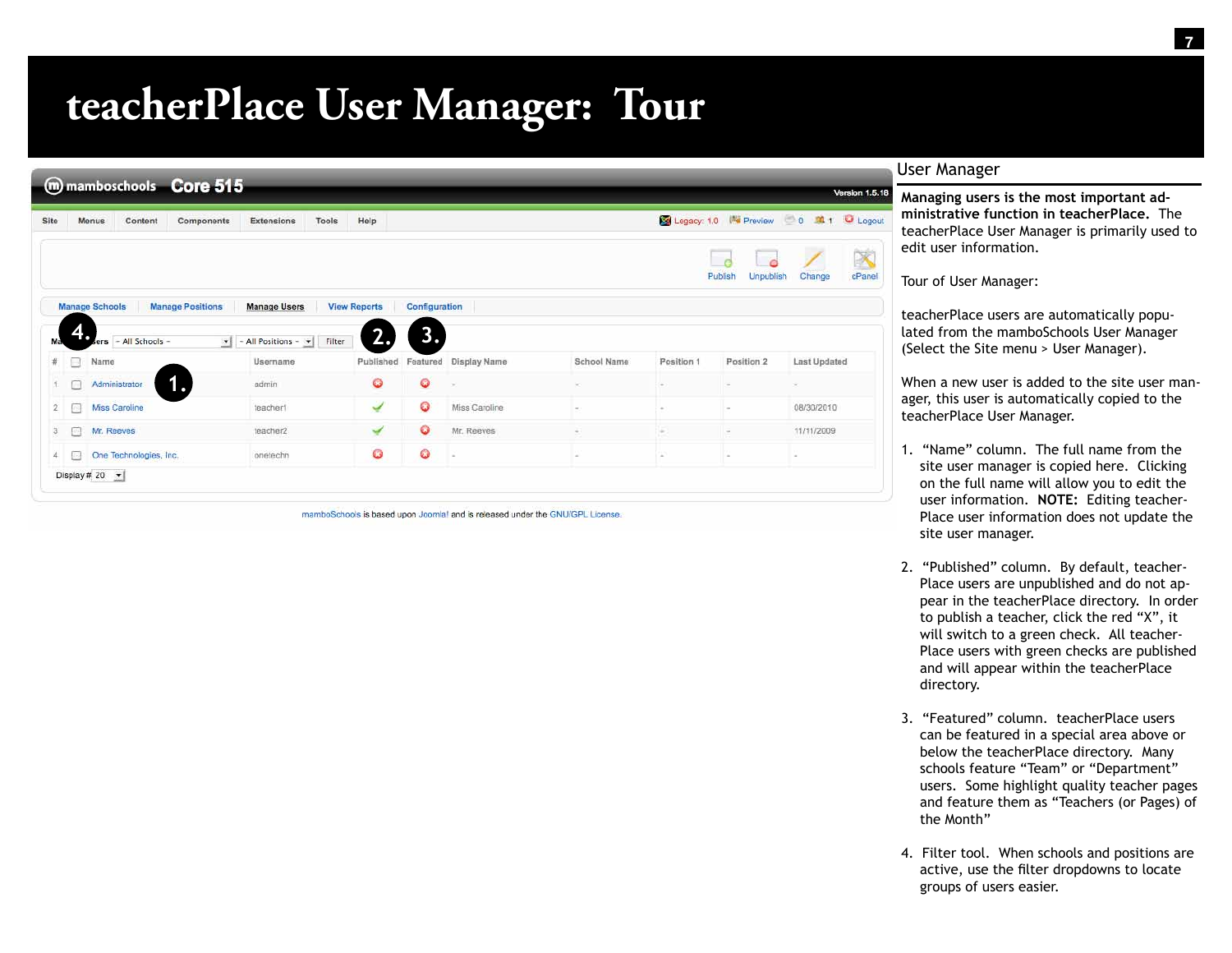# **User Manager: Editing a User**

|             |                               |                                            | m mamboschools Core 515                   |                   |              |      |             |                                   |             | Version 1.5.18 |
|-------------|-------------------------------|--------------------------------------------|-------------------------------------------|-------------------|--------------|------|-------------|-----------------------------------|-------------|----------------|
| <b>Site</b> | <b>Menus</b>                  | <b>Content</b>                             | <b>Components</b>                         | <b>Extensions</b> | <b>Tools</b> | Help | Legacy: 1.0 | $\mathbb{F}$ Preview $\Diamond$ 0 | <b>33 1</b> | C Logout       |
|             |                               |                                            |                                           |                   |              |      |             |                                   | ۴           |                |
|             |                               |                                            |                                           |                   |              |      |             |                                   | Save        | Cancel         |
|             |                               |                                            |                                           |                   |              |      |             |                                   | 8.          |                |
|             | <b>Edit User</b>              |                                            |                                           |                   |              |      |             |                                   |             |                |
|             | Enabled?                      |                                            | O No O Yes                                |                   |              |      |             |                                   |             |                |
|             |                               | Display Name (e.g. Mrs. Smith):            | <b>Miss Caroline</b>                      |                   |              |      |             |                                   |             |                |
|             |                               | First Name (Required for sorting): Miss    |                                           |                   |              |      |             |                                   |             |                |
|             |                               | Last Name (Required for sorting): Caroline |                                           |                   |              |      |             |                                   |             |                |
|             | Title (e.g. Mr., Mrs., Miss): |                                            |                                           |                   |              |      |             |                                   |             |                |
|             | School Assignment:            |                                            | - Select School -                         |                   | 5.           |      |             |                                   |             |                |
|             | Position 1:                   |                                            | $-$ Select Position $ \blacktriangledown$ |                   |              |      |             |                                   |             |                |
|             | Position 2:                   |                                            | $-$ Select Position $ \blacktriangledown$ | 6.                | 7.           |      |             |                                   |             |                |
|             | Room Number:                  | $\overline{\mathbf{2}}$ .                  | Room 10                                   |                   |              |      |             |                                   |             |                |
|             | Phone Number:                 |                                            | 765-555-1212x810                          |                   | 3.           |      |             |                                   |             |                |
|             | Email Address:                |                                            | caroline@mamboschools.co                  |                   |              |      |             |                                   |             |                |
|             | <b>External Website:</b>      |                                            |                                           |                   | 47           |      |             |                                   |             |                |
|             |                               |                                            |                                           |                   |              |      |             |                                   |             |                |

mamboSchools is based upon Joomla! and is released under the GNU/GPL License.

### Editing a User

To edit a user, simply click any name from the teacherPlace User directory.

The following areas are automatically populated for each user:

- Display Name
- First Name
- Last Name
- eMail Address

The first name and last name areas are automatically generated using the full name. If the information in any of these areas is incorrect, simply highlight and edit.

NOTE: The first name and last name areas are used for sorting the teacherPlace directory. Review these areas from the user manager andcarefully to verify they are correct.

Optionally, you may add the following information:

- 1. Title
- 2. Room Number
- 3. Phone Number and/or Extension Number
- 4. If a teacher/user has an external blog or Moodle site, you may also add an external web site address. This link is displayed in the user's directory entry.

If you have added school names (see page 5) or positions (see page 6), use the dropdown menus to select:

- 5. School Assignment
- 6. Position 1
- 7. If a teacher has a secondary position within the school, you may select Position 2.
- 8. Click "Save" to return to the user manager.

Continue to add/edit steps 1-7 for each teacherPlace user.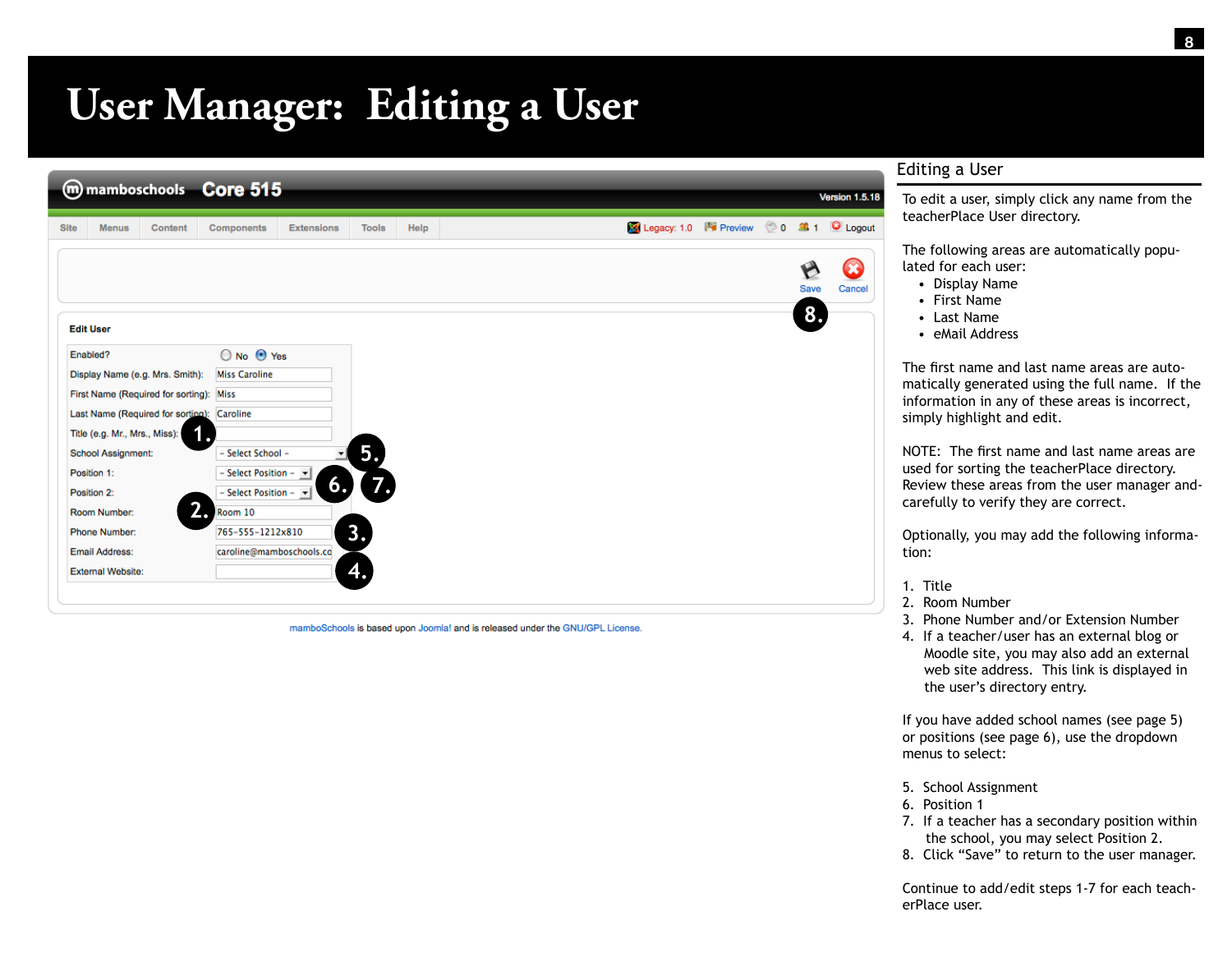# **Publishing and Featuring a User**

|      |    |                            | m mamboschools Core 515      |                                                      |                     |               |                                 |             |                                        |                             | <b>Version 1.5.18</b>                           |
|------|----|----------------------------|------------------------------|------------------------------------------------------|---------------------|---------------|---------------------------------|-------------|----------------------------------------|-----------------------------|-------------------------------------------------|
| Site |    | Menus                      | Content<br>Components        | Extensions<br>Tools                                  | Help                |               |                                 |             |                                        |                             | Legacy: 1.0 <sup>N</sup> Preview 0 3 1 U Logout |
|      |    |                            |                              |                                                      |                     |               |                                 |             |                                        | Publish<br><b>Unpublish</b> | X<br>Change<br>cPanel                           |
|      |    | <b>Manage Schools</b>      | <b>Manage Positions</b>      | <b>Manage Users</b>                                  | <b>View Reports</b> | Configuration |                                 |             |                                        |                             |                                                 |
|      |    |                            | Manage Users - All Schools - | $\bullet$   - All Positions - $\bullet$<br>Filter    |                     |               |                                 |             |                                        |                             |                                                 |
|      | m. | Name                       |                              | Username                                             |                     |               | Published Featured Display Name | School Name | Position 1                             | Position 2                  | <b>Last Updated</b>                             |
|      | n  | Administrator              |                              | admin                                                | O                   | O             |                                 |             |                                        | ٠                           |                                                 |
|      | ◙  | Miss Caroline              |                              | teachert                                             |                     | O             | 2.<br>aroline                   |             |                                        | ×                           | 08/30/2010                                      |
|      | p. | Mr. Reeves                 |                              | teacher2                                             |                     | o             | Mr. Reeves                      |             |                                        | Ξ                           | 11/11/2009                                      |
| 4.   | 国  |                            | One Technologies, Inc.       | onetechn                                             | G                   | o             |                                 | $\sim$      | T                                      | ×                           | ٠                                               |
|      |    | Display # 20 $\rightarrow$ |                              |                                                      |                     |               |                                 |             |                                        |                             |                                                 |
|      |    |                            | Search by Last Name          | Search Teacher Directory                             | Search              |               |                                 |             | Search By Position<br>Search By School | ÷<br>$\overline{\cdot}$     |                                                 |
|      |    |                            |                              | Last Name Starts With: ABCDEFGHIJKLMNOPQRSTUVWXYZAll |                     |               |                                 |             | Sort By: Name                          | ÷                           |                                                 |
|      |    |                            | <b>Featured Teachers</b>     |                                                      |                     |               |                                 |             |                                        |                             |                                                 |
|      |    |                            | <b>Miss Caroline</b>         |                                                      |                     |               |                                 |             | 765-555-1212x810                       | $\otimes$ or                |                                                 |
|      |    |                            | <b>Teacher Directory</b>     |                                                      |                     |               |                                 |             |                                        |                             |                                                 |
|      |    |                            |                              |                                                      |                     |               |                                 |             |                                        |                             |                                                 |
|      |    |                            | Miss Caroline                |                                                      |                     |               |                                 |             |                                        | O<br>EE                     |                                                 |

### Publishing a User

By default, teacherPlace users are unpublished and do not appear in the teacherPlace directory. In order to publish a teacher:

1. Click the red "X", it will switch to a green check. All teacherPlace users with green checks are published and will appear within the teacherPlace directory.

### Featuring a User

teacherPlace users can be featured in a special area above or below the teacherPlace directory. Many schools feature "Team" or "Department" users. Some highlight quality teacher pages and feature them as "Teachers (or Pages) of the Month". To feature a teacher, team or departmental user:

2. Click the red "X", it will switch to a green check. All teacherPlace users with green checks are featured and will appear in a special area above or below the directory. (See Figure 2).

NOTE: See the "Changing teacherPlace Configuration" (Page 11) for adjusting the featured user title and positioning.

Mr. Reeves

 $\circledcirc$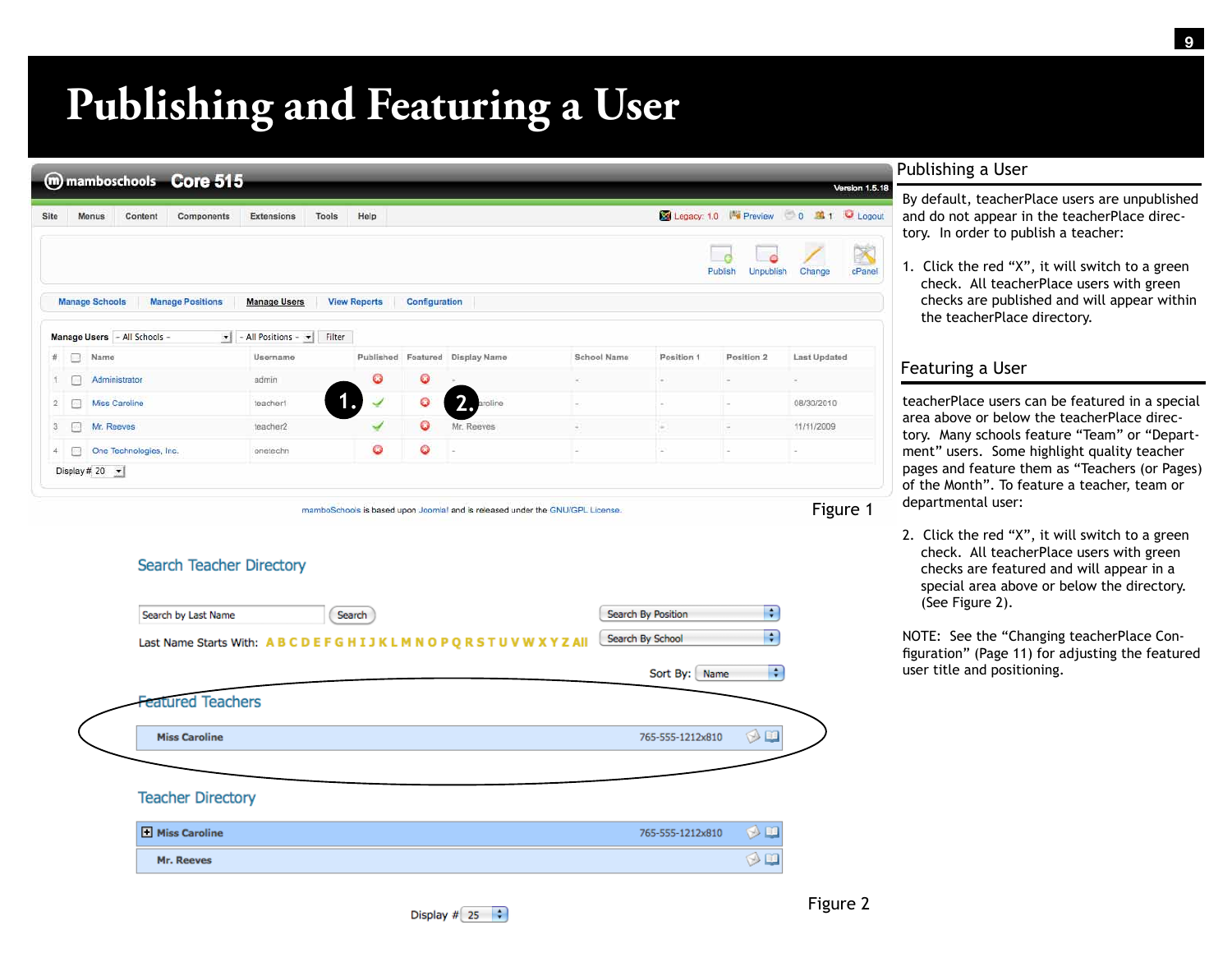# **Viewing Reports**

|             | m mamboschools Core 515<br>Version 1.5.1 |                          |                          |                     |              |                     |                                      |                              |  |  |  |
|-------------|------------------------------------------|--------------------------|--------------------------|---------------------|--------------|---------------------|--------------------------------------|------------------------------|--|--|--|
| <b>Site</b> | <b>Menus</b>                             | <b>Content</b>           | <b>Components</b>        | <b>Extensions</b>   | <b>Tools</b> | Help                | Legacy: 1.0   Preview 0 3 1 O Logout |                              |  |  |  |
|             | <b>Manage Schools</b>                    |                          | <b>Manage Positions</b>  | <b>Manage Users</b> |              | <b>View Reports</b> | <b>Configuration</b>                 | $\mathbb{X}$<br>cPanel<br>3. |  |  |  |
|             | teacherPlace - Reports<br>Sort By:       | Number of Hits   -<br>L. | 1.<br><b>View Report</b> |                     |              |                     |                                      |                              |  |  |  |

Figure 1

### Viewing Reports

teacherPlace allows the web manager to create two usage reports.

Each report contains the teacher's name, the number of times the page was "hit" or accessed, and the last time the page was updated.

To view and print these reports, click the View Reports link from the navigation bar or the Components menu > teacherPlace > View Reports.

Figure 1

1. Select the report you wish the view:

Number of HIts report: Sorts the report by the hits column, displaying the most to least hit user pages.

Last Updated report: Sorts the report by the last updated column, from the most recent to oldest page.

2. Click the "View Report" button.

Figure 2 shows the report available within your browser (opened on a new tab). Use the browser's print command to print report.

3. To return to the Control Panel, click the "cPanel" link.

## teacherPlace Reports for 08/30/2010

| <b>Name</b>   | # hits | <b>Last Updated</b> |
|---------------|--------|---------------------|
| Miss Caroline | 125    | 12/30/2009          |
| Mr. Reeves    |        | 11/11/2009          |

mamboSchools is based upon Joomla! and is released under the GNU/GPL License.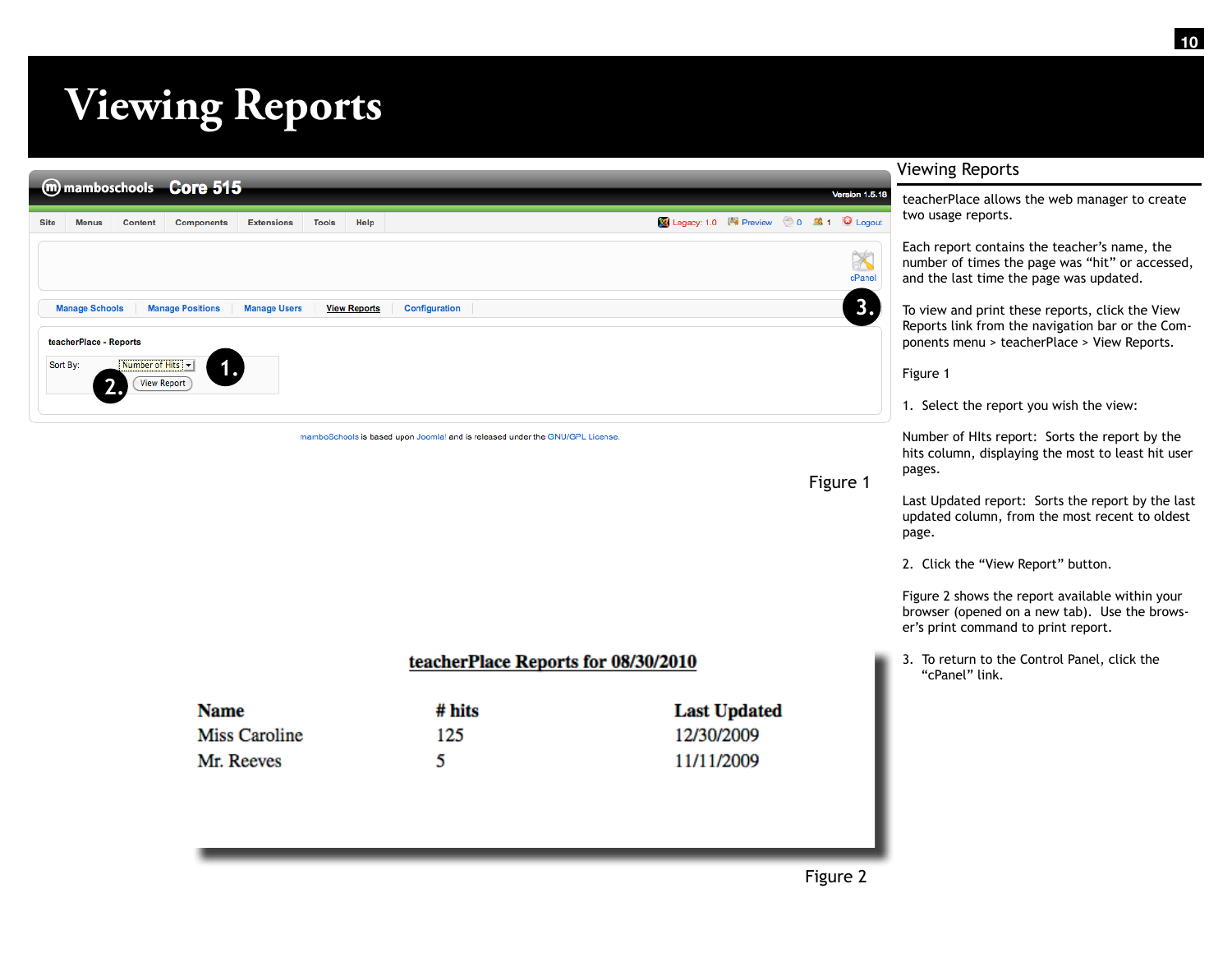# **Changing the teacherPlace Configuration**

| <b>Site</b><br><b>Menus</b><br><b>Content</b> | <b>Components</b>        | <b>Extensions</b>               | <b>Tools</b>            | Help                |               |  |  | Legacy: 1.0 Mil Preview 20 34 1 C Logout |  |      |        |
|-----------------------------------------------|--------------------------|---------------------------------|-------------------------|---------------------|---------------|--|--|------------------------------------------|--|------|--------|
|                                               |                          |                                 |                         |                     |               |  |  |                                          |  | Save | Cancel |
| <b>Manage Schools</b>                         | <b>Manage Positions</b>  | <b>Manage Users</b>             |                         | <b>View Reports</b> | Configuration |  |  |                                          |  | 8.   |        |
| <b>Configuration Settings</b>                 |                          |                                 |                         |                     |               |  |  |                                          |  |      |        |
| teacherPlace Options                          | <b>Directory Colors</b>  |                                 |                         |                     |               |  |  |                                          |  |      |        |
| <b>Directory Options</b>                      |                          |                                 |                         |                     |               |  |  |                                          |  |      |        |
| Search Area Title:                            |                          | <b>Search Teacher Directory</b> | $\boldsymbol{Q}$        |                     |               |  |  |                                          |  |      |        |
| Directory Title:                              |                          | <b>Teacher Directory</b>        | ₫                       | 2.                  |               |  |  |                                          |  |      |        |
| <b>Default Sorting:</b>                       | 3.                       | By Last Name v                  | $\overline{\mathbf{Q}}$ |                     |               |  |  |                                          |  |      |        |
| <b>Featured User Options</b>                  |                          |                                 | 0                       |                     |               |  |  |                                          |  |      |        |
| Featured User Title:                          |                          | <b>Featured Teachers</b>        | ø                       | 4.                  |               |  |  |                                          |  |      |        |
| <b>Featured Users Position:</b>               | 5.                       | Above Directory                 |                         |                     |               |  |  |                                          |  |      |        |
| Include featured users in directory<br>list?  | Yes $\blacktriangledown$ | 6.                              | 0                       |                     |               |  |  |                                          |  |      |        |
| <b>Section Options</b>                        |                          |                                 |                         |                     |               |  |  |                                          |  |      |        |
| Enable Blogs?                                 | Yes $\blacktriangledown$ |                                 |                         |                     |               |  |  |                                          |  |      |        |
| Enable Twitter?                               | Yes $\blacktriangledown$ |                                 |                         |                     |               |  |  |                                          |  |      |        |
| Enable SchoolAlerts?                          | Yes $\rightarrow$        |                                 |                         |                     |               |  |  |                                          |  |      |        |

mamboSchools is based upon Joomla! and is released under the GNU/GPL License

# hanging teacherPlace Configuration

To access the configuration settings for teacherPlace click the "Configuration" link on the navigation bar or access the "Components" menu > teacherPlace > Configuration. The configuration settings are divided into two sections:

- teacherPlace Options
- Directory Colors

The teacherPlace Options panel opens by default:

- 1. Search Area Title: Edit to change the title on the search area of the teacherPlace directory. (Default: Search Teacher Directory)
- 2. Directory Title: Edit to change the title of the teacherPlace directory. (Default: Teacher Directory)
- 3. Default Sorting: Last Name is the default. If the school name or position information has been entered (see pages 5 and 6), you may select default sorting by these fields.
- 4. Featured Users Title: Edit to change the title of the teacherPlace Featured area. (Default: Featured Teachers) **NOTE:** The featured area is only active when one user has been activated as a featured user (see page 9).
- 5. Featured Users Position: Select either "Above" or "Below" Directory from the dropdown. (Default: Above Directory)
- 6. Include featured users in directory: To keep the featured users within the directory, select "Yes" from the dropdown. To exclude the featured users from the directory, select "No". (Default: No)
- 7. To activate the blog, twitter, and school Alert, select the appropriate answer from the dropdown. These selections are sitewide. When selecting "No", teacherPlace users and the public will not be able to access this section. (Defaults: Yes)
- 8. Click "Save" to update the settings.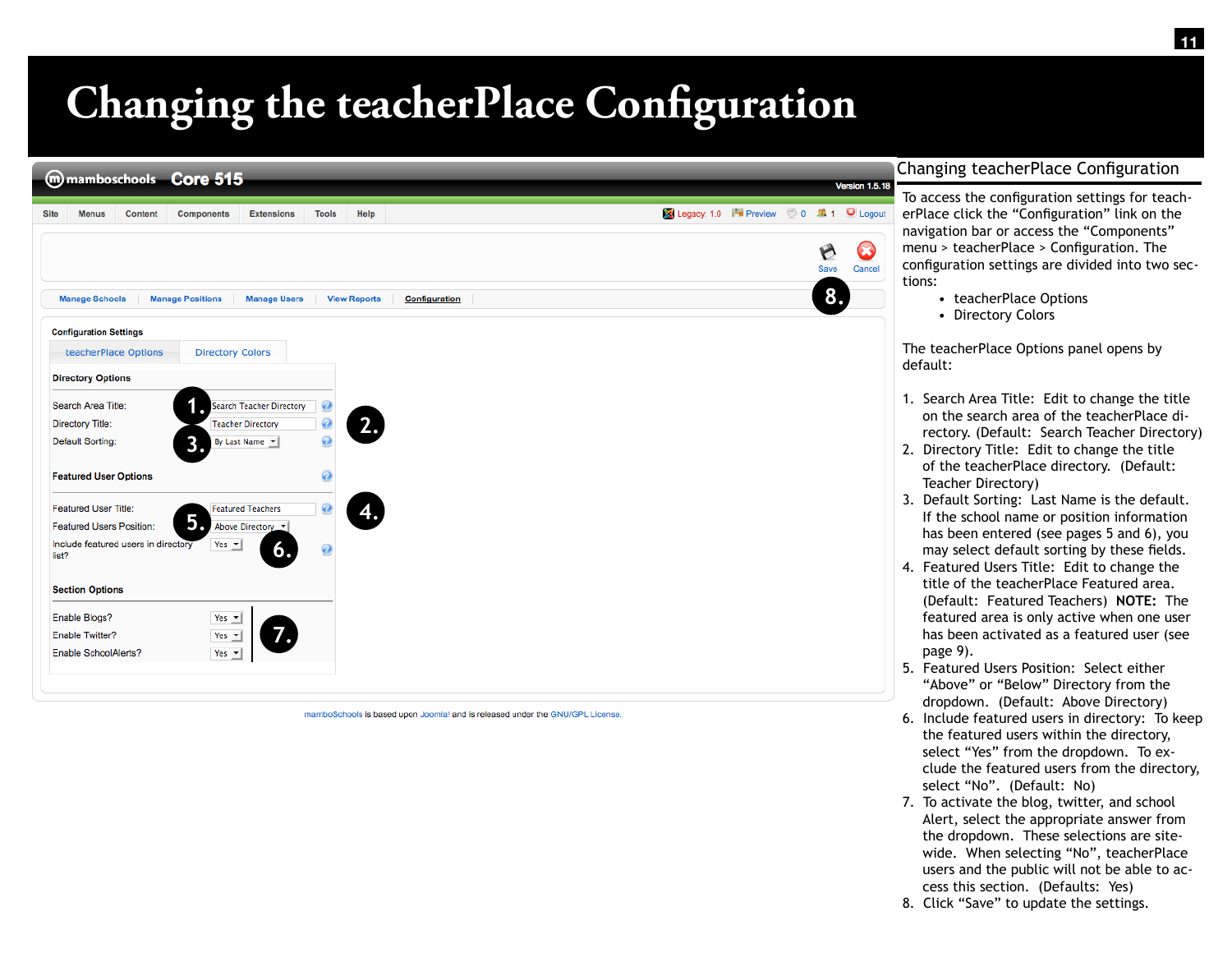# **Changing the teacherPlace Configuration (cont.)**



### Changing teacherPlace Configuration

If you wish to adjust the directory colors.

- 1. Click the "Directory Colors" tab to shift to the color configuration panel.
- 2. This is the preview area and will allow you to review your color selection(s) before saving.
- 3. Even Row Colors. Click at the "Select" button beside the text, border, or background color. A color dropdown palette will appear. Click to select a color from the palette. NOTE: The preview area will update.
- 4. Odd Row Colors. Click at the "Select" button beside the text, border, or background color. A color dropdown palette will appear. Click to select a color from the palette. NOTE: The preview area will update.
- 5. Click "Reset to Defaults" button to return to the original teacherPlace blue color set.
- 6. Click "Save" to define or update your color settings.